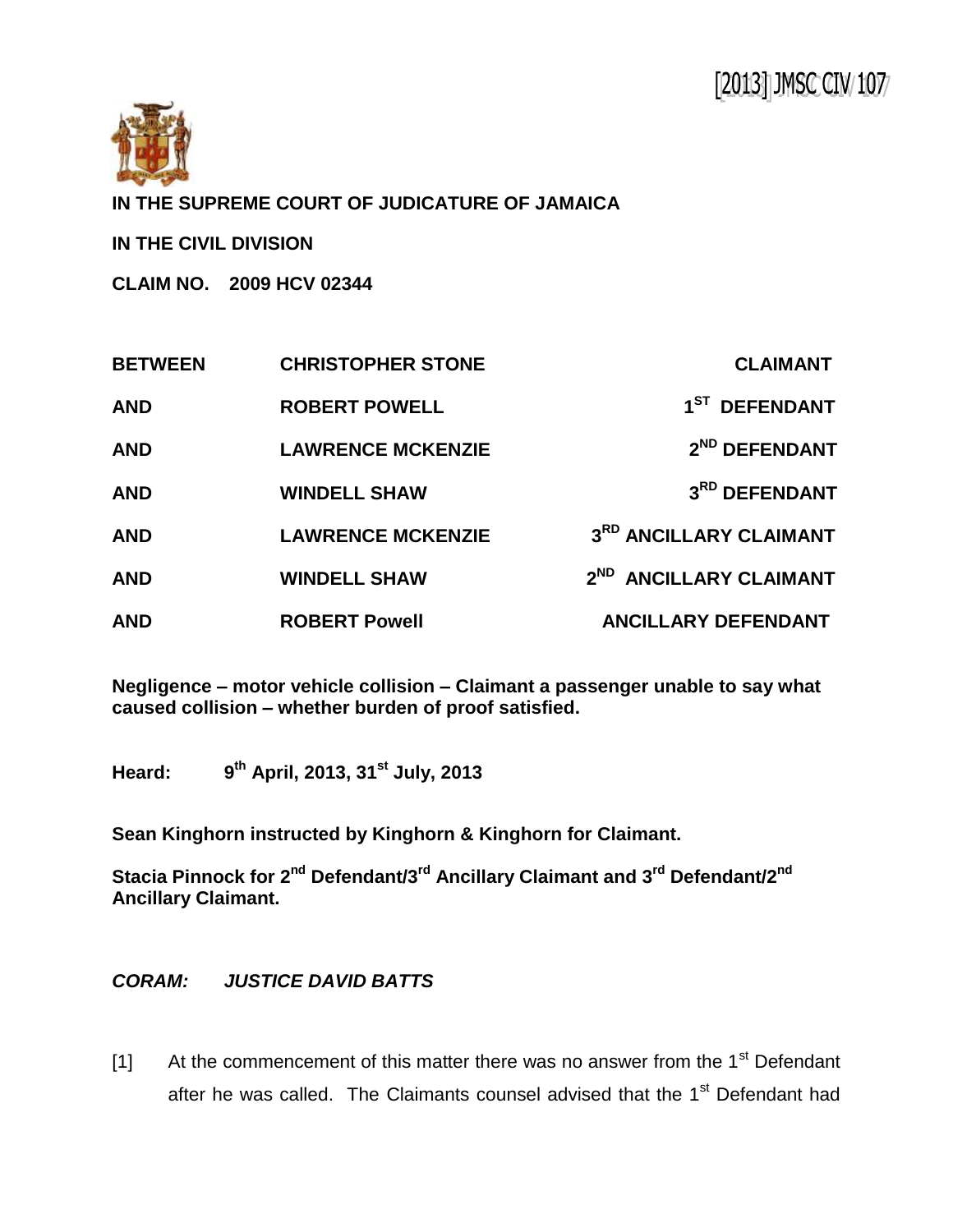not been served with the Claim but had been served with the Ancillary Claim. Claimants counsel stated that the claimant would not be proceeding against the 1<sup>st</sup> Defendant.

- [2] Both Counsel agreed that the following be admitted as exhibits -
	- Exhibit 1(i) Medical Report from Black River Hospital dated 27<sup>th</sup> June, 2006
	- Exhibit 1 (ii) 5 Receipts from the Black River Hospital
	- Exhibit 1 (iii) Police Report
	- Exhibit 1 (iv)- Receipt dated the  $1<sup>st</sup>$  June 2006 from the Black River Constabulary Force evidencing payment of \$1,000 for police record.
	- Exhibit 2 (v) Assessors Report from Larmex Loss Adjusters Ltd. dated March 2<sup>nd</sup> 2006.
	- Exhibit 2 (vi) Assessors Invoice dated March 3, 2006
	- Exhibit 2 (vii) Invoice from Rowe's Trucking Service dated January  $25^{th}$  2006 and,
	- Exhibit 2 (viii) Invoice from Bim Bim 24 hours wrecking Service dated January 4 2006
- [3] The Claimant Christopher Stone gave sworn evidence. He is self employed and peels cane to sell. His witness statement was admitted as his evidence in chief. The statement he said had been read over to him but he was able to recognize his signature.
- $[4]$  In that statement he stated he was involved in a motor vehicle accident on the  $4<sup>th</sup>$ January 2006. The accident occurred at  $6:30 - 7;00$  p.m. It was dark. He was a passenger in a motor vehicle driven by Robert Powell along the Holland – Bamboo main road. He was seated behind the driver and there were 2 other passengers in the vehicle. One of the passengers, a gentleman to his left, told the driver he wished to get off. The vehicle, according to Mr. Powell was then on the left hand side of the road. The driver slowed down and eventually stopped.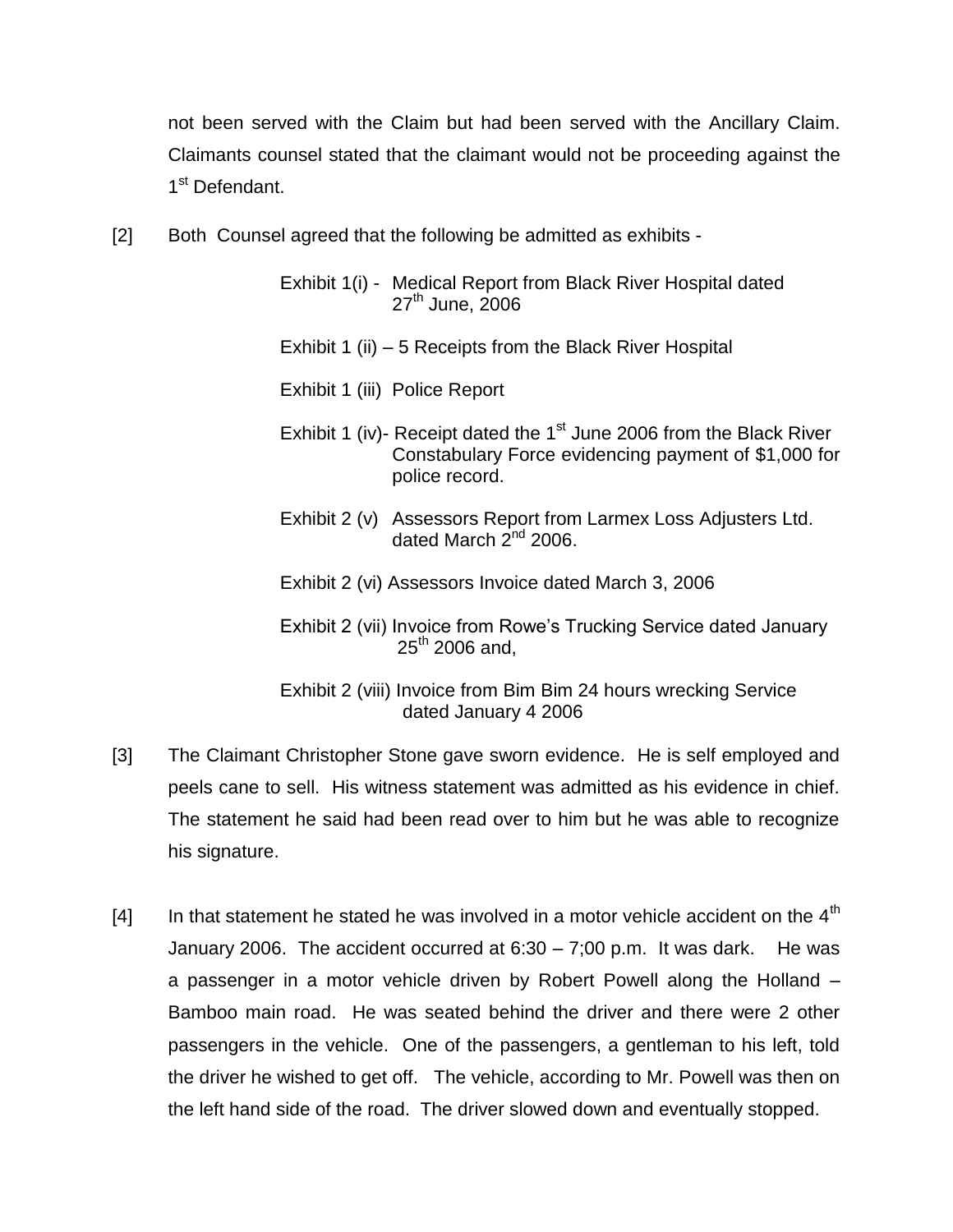[5] The witness statement continued,

"Soon after Robert Powell stopped the vehicle, I heard and felt a massive impact to the front section of the vehicle. I was knocked unconscious. I regained consciousness at Black River Hospital and learnt that it was another motor vehicle that collided into the front of Robert's vehicle."

- [6] When cross examined the witness stated it was the first time travelling in Robert Powell's vehicle. He said he did not know the name of the other male passenger but the female passenger was known to him. He was asked whether the taxi went to the right of the road when a stop was requested and he denied it. He was unable to say whether the gentleman had got out of the car before the collision occurred as what he has said was all he could recall. Suggestions were put to the witness as to his position in the vehicle and the number of passengers. The pleading which ascribed negligence to Mr. Powell was put to the witness who said he could not recall saying that. The cross examination climaxed with the following exchange:
	- "Q: So you don't know how accident happen
	- A. (Pause) I don't know the gentleman say he need a stop and then I remember going through hospital gate."
- [7] There was no re examination and the court then asked,
	- "J: Why are you saying the vehicle pull to left if the last thing you remember is the man asking for a stop.
	- A: He has to pull to left I figure that is what must have happened."

His attorney then asked,

- "Q: When the gentleman asked for a stop what side of road was vehicle travelling on
- A: The left side."
- [8] The Claimant closed his case. Counsel for the  $2^{nd}$  and  $3^{rd}$  defendants submitted that there should be judgment on the Ancillary claim against the 1<sup>st</sup>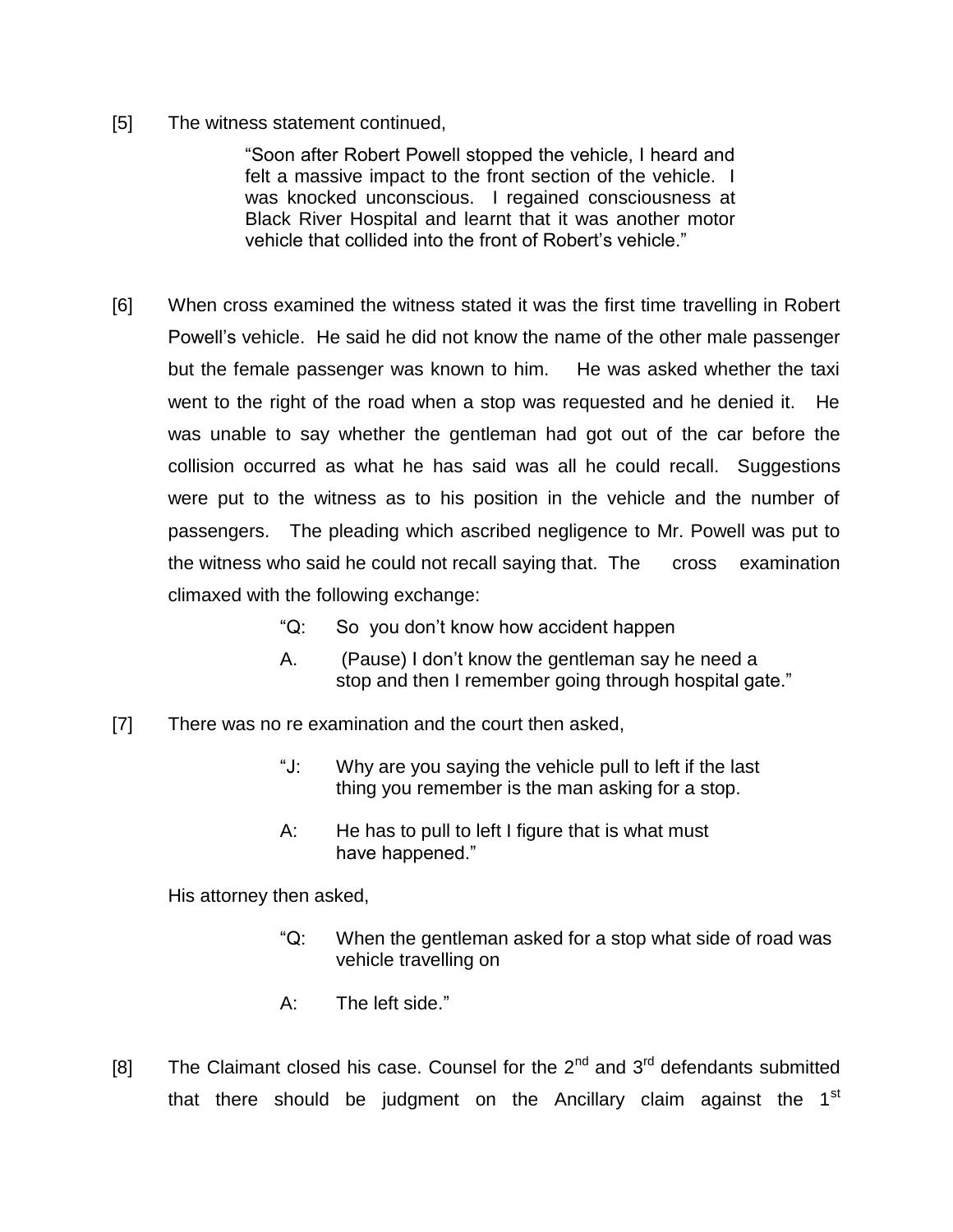Defendant/Ancillary Defendant. I ruled relying on Order 18.11 (2) that the case would proceed on the basis that the  $1<sup>st</sup>$  Defendant/Ancillary Defendant not having filed a defence to the Ancillary claim is deemed to have admitted it. Proof of service of the ancillary claim was by Affidavit of service filed on 14 March 2013.

- [9] The  $2^{nd}$  Defendant Mr. Lawrence McKenzie then gave evidence. His witness statement dated 8 March 2013 stood as his evidence in chief. In that statement he describes himself as a 52 year old driver. On the  $4<sup>th</sup>$  January 2006 he was heading easterly along the Holland Bamboo Main road in St. Elizabeth. He was in the left lane travelling at 65 km per hour and it was apparently 6:50 p.m. and dark. He was travelling alone.
- [10] He stated that an approaching a section of the road he felt a massive impact to the entire front of his bus and heard a 'boom".
	- "(5) My bus spun with the front turning to the right and rear to the left with more of the rear on the left shoulder where it then stopped. I was still in my left lane.
	- (6) After coming to a stop, I remained in my bus for a short while before getting out.
	- (7) While seated in the bus, I observed that the driver of a white Corolla motor car registered 1859 EP had found itself on my side of the road facing me and had come to a stop approximately 3 feet away.
	- (8) That I don't know how the driver of the Toyota found itself in my lane facing me with its entire front on my side of the road while the rear was on its side of the road turned at an angle."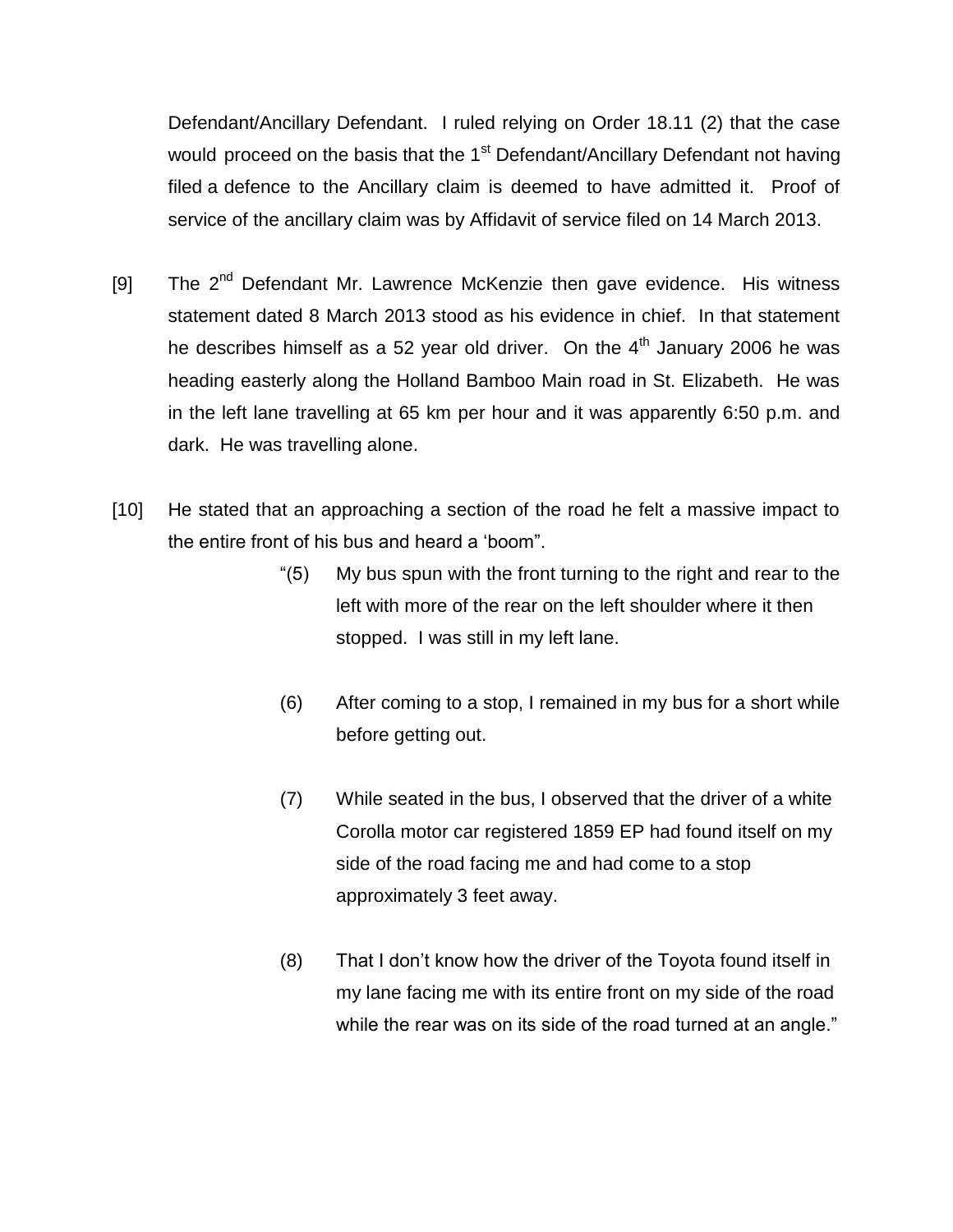- [11] When cross examined the  $2^{nd}$  Defendant said he was driving a Hiace minibus. His vehicle fit comfortably in his lane. The witness was unable to indicate the width of the road as the accident happened a long time ago. He was coming from the direction of Westmoreland. Vehicles were able to pass in the opposite direction with no difficulty. The road was straight with no blind corner. His headlights were on. He could see about 30 feet ahead with his headlights. The lights were on dim not bright beam.
- [12] The witness said the first time he became aware of the other vehicle was when it collided in his vehicle. The following exchange occurred:
	- "Q: Was car in the middle of the road
	- A: No front was on my side of the road. The back was on his left side.
	- Q: It was at an angle.
	- A: Yes facing me."
- [13] The witness admitted that the damage was to the front of his vehicle. he did not closely examine the damage to the Corolla but its front was damaged. In answer to the court the following exchange occurred:
	- "J: you had visibility of 30 feet but did not see the car please explain.
	- A: On that part of the road there is a slope and mine was on higher part and car on lower part so my light shine a little over his vehicle."

In answer to questions arising the witness demonstrated that the other side of the road was lower than his side.

[14] The next witness was the  $3<sup>rd</sup>$  Defendant Windell Shaw. His witness statement dated  $8<sup>th</sup>$  March 2013 was allowed to stand as his evidence in chief. His evidence concerned the damage to his vehicle. There was no cross examination.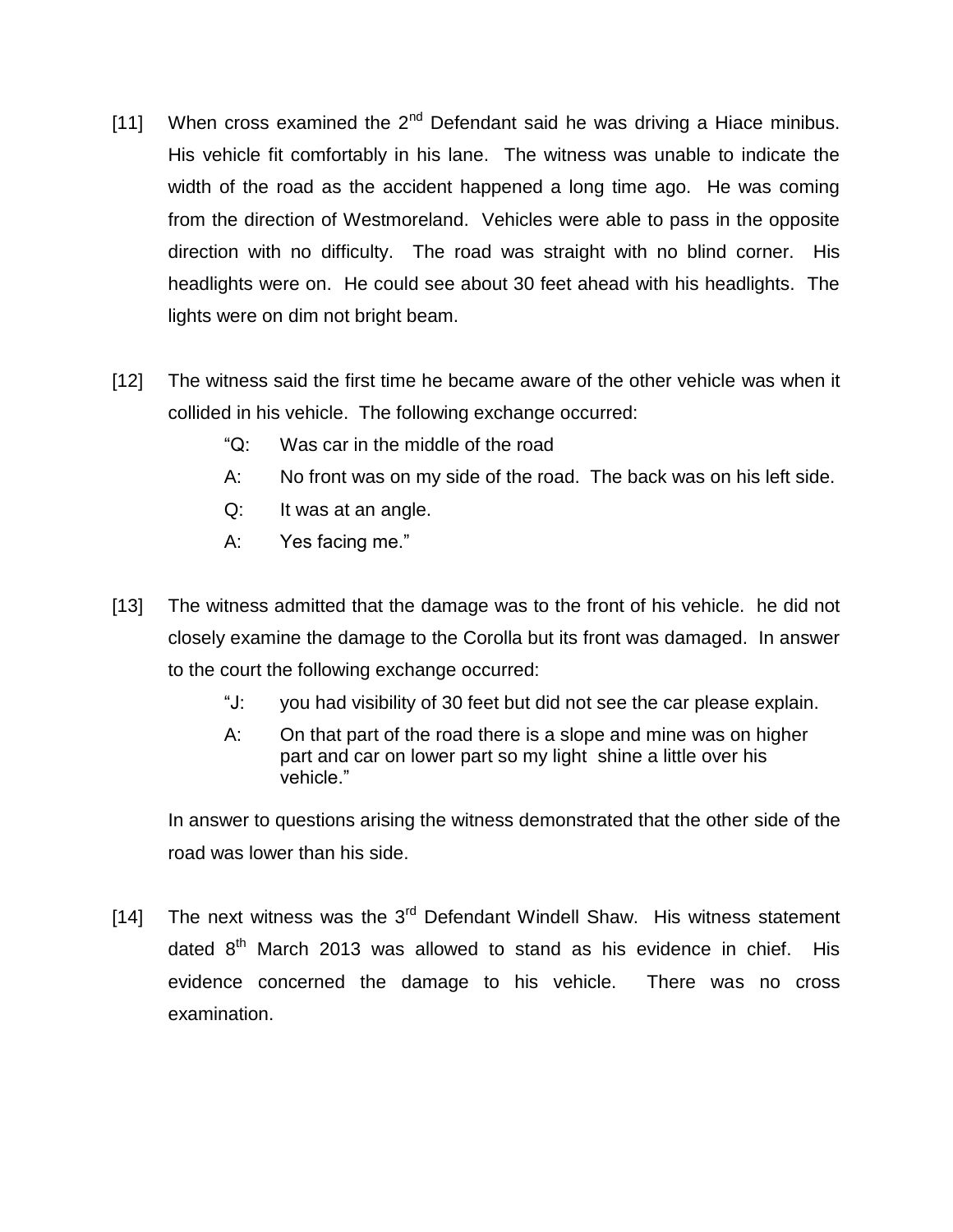- [15] Counsel for the  $2^{nd}$  and  $3^{rd}$  Defendants submitted that the issue of liability as between the Ancillary Claimant and Defendants should be dealt with separately. I indicated that I would consider the matter.
- [16] Closing submissions were then made. Claimant's counsel relied upon *Res Ipsa Loquitur* and submitted that a burden was on the Defendant to explain how the collision occurred. He submitted there were 3 possibilities a) the accident occurred on the left as one heading towards Westmoreland. If so the  $2<sup>nd</sup>$ Defendant is liable. b) the accident occurred in the middle of the road if so responsibility is shared or c) accident occurred on the right as one heads towards Westmoreland and if so the  $1<sup>st</sup>$  Defendant would be entirely to blame. Defendants counsel submitted that the Claimant's evidence diverged from his pleadings in terms of how blame was apportioned. She submitted that the police report Exhibit 1 (iii) corroborated her client's case. The legal burden she submitted remained on the Claimant. She said the Defendant's account of the accident was consistent with assessor's description of damage. She submitted that if contribution were considered it could only be for failure to keep a lookout and therefore 15%. In rebuttal Mr. Kinghorn submitted that the failure of the  $2^{nd}$  and  $3^{rd}$  Defendants to allege the movement to the other side by the 1<sup>st</sup> Defendants vehicle was fatal. Further that this was not suggested to the Claimant.
- [17] The submission about pleadings arose because the defence of the  $2^{nd}$  and  $3^{rd}$ Defendants alleged the following as particulars of the  $1<sup>st</sup>$  Defendant's negligence which caused the accident:
	- a). Stopping or parking his vehicle registered 1859 EP on the incorrect side of the road in the path of one-way traffic.
	- b). Failing to turn on his headlights or hazard lights

However the  $2^{nd}$  and  $3^{rd}$  Defendants defence also alleged that the 1<sup>st</sup> Defendant:

a) Recklessly entered the path of the 3<sup>rd</sup> Defendants motor vehicles which was being driven by the 2<sup>nd</sup> Defendant.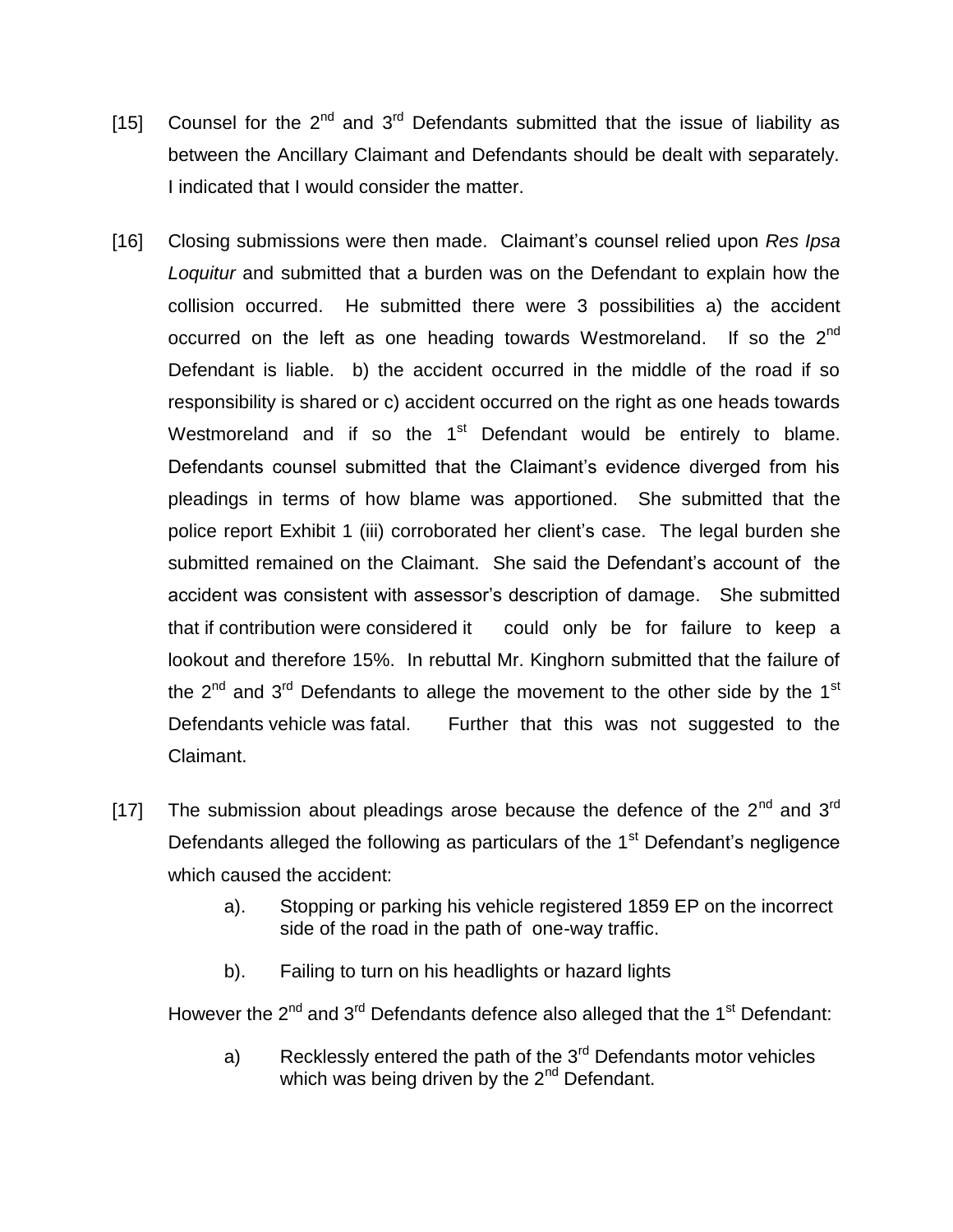- b) Encroached on the  $2<sup>nd</sup>$  Defendants side of the road.
- [18] In analyzing the evidence I bear in mind that the  $2<sup>nd</sup>$  Defendant states that he did not see the other vehicle before he felt the impact. He describes the vehicle as being in the middle of the road with the front on his side after the collision. The question is what explains his not seeing the vehicle prior to the collision. Were his lights off, was there a slope as he describes or was he asleep or inattentive?
- [19] I also bear in mind that the Claimant is not of great assistance. He recalls a call for a stop but cannot say on what side of the road the taxi stopped. As he admitted in oral evidence, the next thing he recalls is being at the hospital.
- [20] The police report (which is in evidence by consent) states that the driver of the motor car (1<sup>st</sup> Defendant) drove onto the incorrect side of the road and stopped, causing the collision. This report must have been based on information told to the police officer, as no observations at the scene are noted in the report. The court was not afforded the benefit of the police officer's observations at the scene of the accident, if any.
- [21] The court has also had regard to the loss adjuster's report. Larmax Loss Adjusters examined the  $2^{nd}$  and  $3^{rd}$  Defendants motor vehicle and photographs. This showed a damaged right front. The impact is described by the assessor as to the front. There is no assessors report or objective evidence of the damage to the 1<sup>st</sup> Defendants vehicle.
- [22] On this evidence it is fair to say the Claimant has failed to satisfy this Court on a balance of probabilities, that the  $2<sup>nd</sup>$  Defendant was the cause of the accident. The 1<sup>st</sup> Defendant is not an effective party. He was not served and the Claimant elected to proceed in his absence and to abandon proceedings against him. It is not therefore open to the court to consider his liability. I find the  $2^{nd}$ Defendant to be a convincing witness. I observed his demeanour and admired